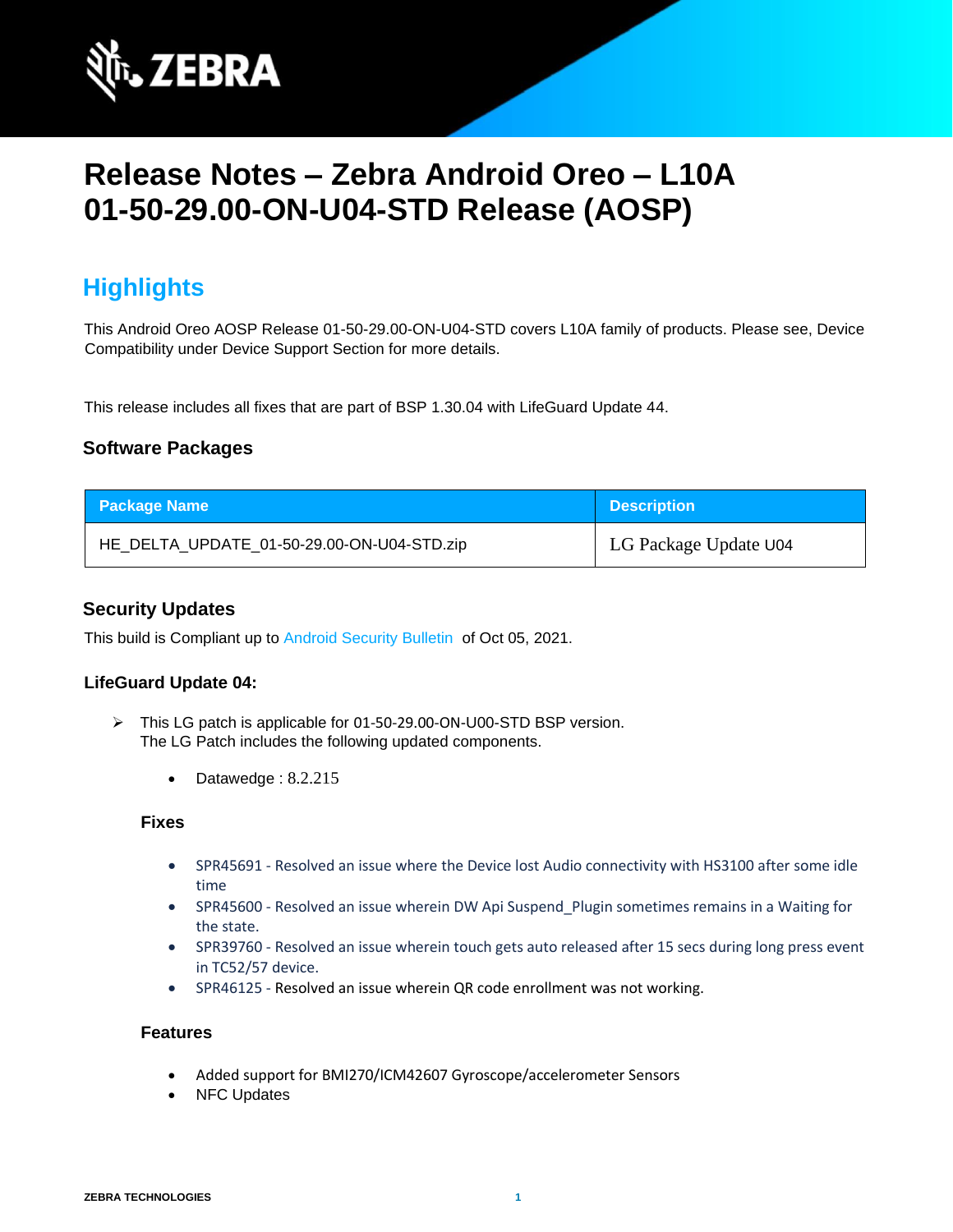

### **Cellular carrier supported**

AT&T, Verizon Wireless, Sprint, Telstra, and ROW (Rest of World).

### **Version Information**

Below Table contains important information on versions**.**

| <b>Description</b>          | Version                                             |
|-----------------------------|-----------------------------------------------------|
| <b>Product Build Number</b> | 01-50-29.00-ON-U04-STD                              |
| <b>Android Version</b>      | 8.1.0                                               |
| Security Patch level        | Oct 05, 2021                                        |
| Linux Kernel                | 4.4.78                                              |
| <b>Component Versions</b>   | Please see Component Version under Addendum section |

### **Usage Notes**

- This release includes all fixes that are part of BSP 1.30.04 with LifeGuard Update 44.
- Devices with BMI270/ICM42607 Gyroscope/accelerometer Sensor shouldn't use software released before 01- 50-29.00-ON-U04. To identify the Gyroscope/accelerometer sensor on the device users can check the ro.config.device.gyro property using getprop command from adb.
- The installed Gyroscope/Accelerometer sensors can be identified either in SETTINGS or via ADB command:

#### **SETTINGS**

a. Devices with BMI270/ ICM42607 Gyroscope/accelerometer sensor will list sensor type as BMI270/ ICM42607 on "Settings-->About phone-->SW components-->Gyroscope" or "Settings-- >About phone-->SW components -- >Accelerometer".

#### **ADB**

Check the ro.config.device.gyro & ro.config.device.accelerometer property using **getprop** command from adb.

- a. Devices with **BMI270** Gyroscope/accelerometer sensor will have ro.config.device.gyro = 32 ro.config.device.accelerometer=120
- b. Devices with **ICM42607** Gyroscope/accelerometer sensor will have ro.config.device.gyro = 260 ro.config.device.accelerometer=2052

BMI270/ICM42607 Gyroscope/accelerometer sensor devices require 01-50-29.00-ON-U04-STD or higher to ensure full G-sensor functionality

L10A devices with new display ZBR\_R47 and touch EXC86H82 cannot be downgraded to BSPs below 01-50-29.00-ON-U00-STD.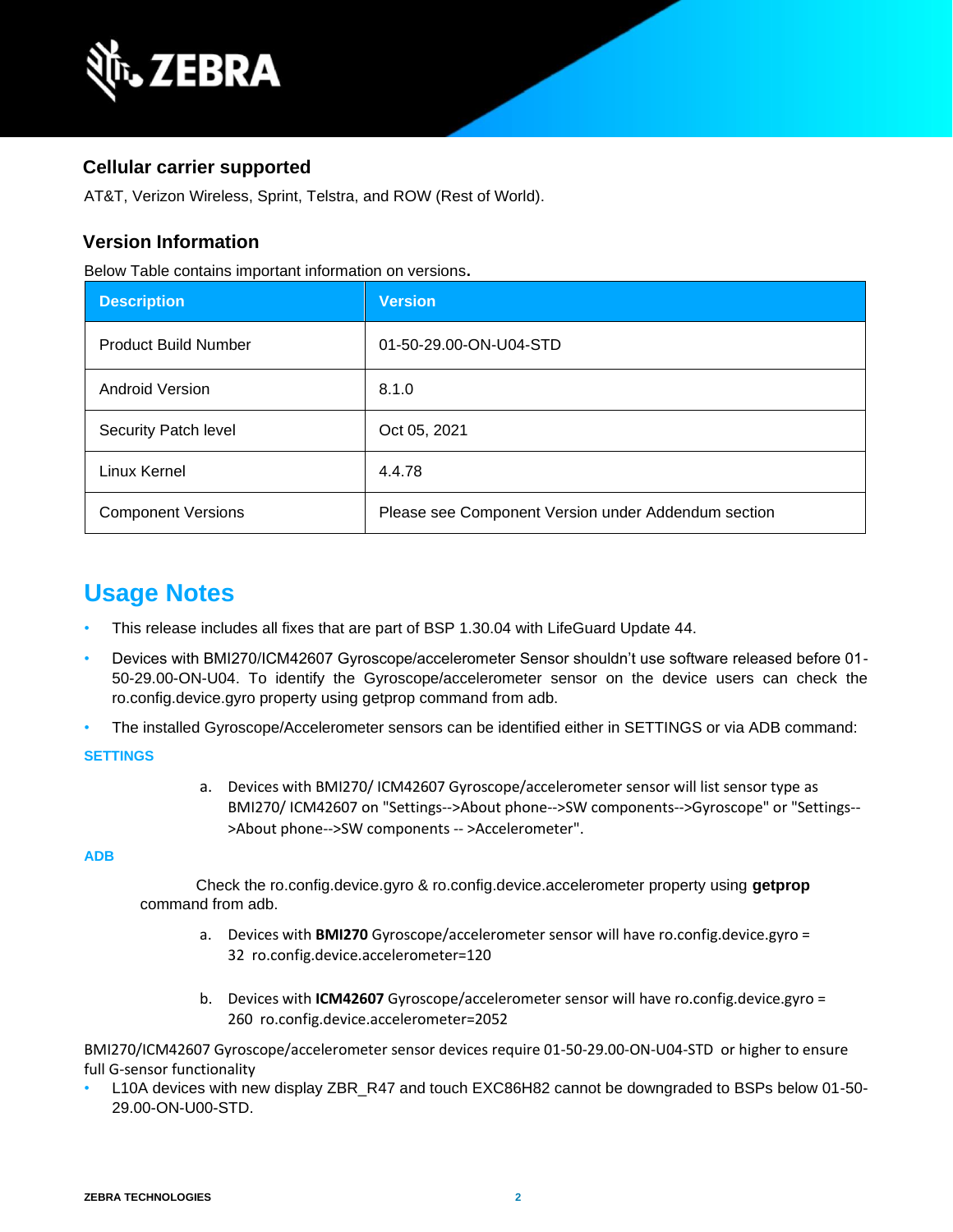

To identify display type, users can check 'ro.config.device.display' property using getprop command from adb.

L10A devices with new display ZBR\_R47 and touch EXC86H82 cannot be downgraded to BSPs below 01-50-29.00-ON-U00-STD.

To identify display type, users can check 'ro.config.device.display' property using getprop command from adb.

- o Devices with new display ZBR\_R47 will have [ro.config.device.display]: [513]
- o Devices with display EP101R1912N1000TG will have [ro.config.device.display]: [2001]

To identify touch type, users can check 'ro.config.device.touch property using getprop command from adb.

- o Devices with new touch EXC86H82 will have [ro.config.device.touch]: [32770]
- o Devices with touch EXC3161 will have [ro.config.device.touch]: [32768]
- Devices with WLAN Front End Module 45868, LG CFE Patch U41 or above is a Mandatory patch for BSP 1.30.04.
	- o WLAN Front End Module can be identified using adb shell getprop ro.config.device.wlan\_fem [ro.config.device.wlan\_fem]: [QM45868]

## **Important Links**

- **Requirements and Instructions** 
	- o [Installation and setup instructions](https://www.zebra.com/content/dam/zebra_new_ia/en-us/software/operating-system/helios/oreo-os-update-instructions.pdf)
- [Zebra Techdocs](https://techdocs.zebra.com/)
- **[Developer Tools](https://developer.zebra.com/)**

## **Upgrade Options**

Below table provides detailed information on shortest path to upgrade based on current version of software.

| <b>Current Software</b><br><b>Version on Device</b> | <b>Steps to get to this Release</b>                                                                                                                              | <b>Comments</b>        |
|-----------------------------------------------------|------------------------------------------------------------------------------------------------------------------------------------------------------------------|------------------------|
| 01-21-18.00-ON-Uxx<br>01-23-18.00-ON-Uxx            | Apply Full Package Update<br>HE_FULL_UPDATE_01-50-29.00-ON-U00-STD.zip<br><b>Followed by</b><br>Apply Delta Update<br>HE_DELTA_UPDATE_01-50-29.00-ON-U04-STD.zip | Full Package<br>Update |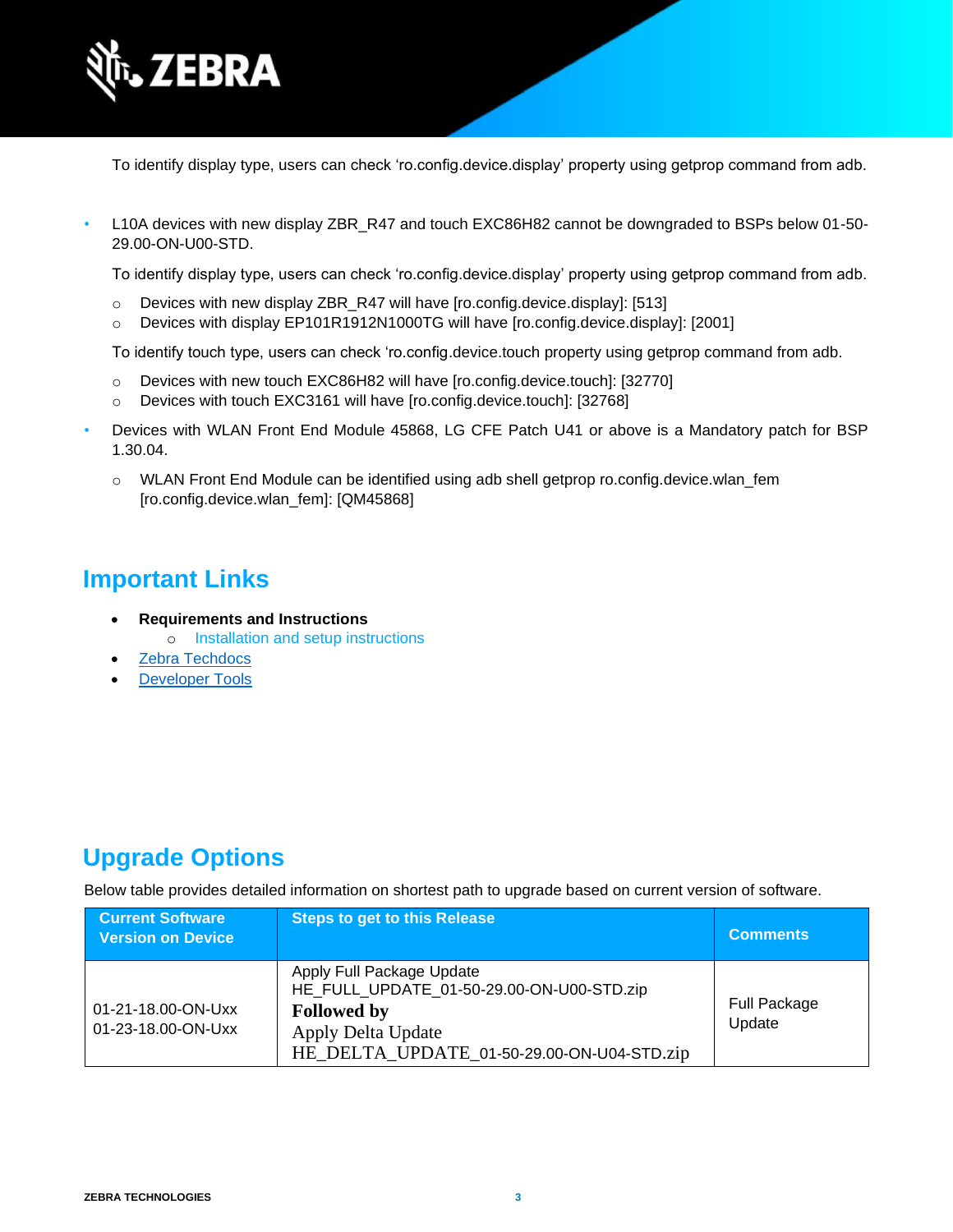

| 01-30-04.00-ON-Uxx | <b>Option 1: Apply Delta Package Update</b><br>HE DELTA UPDATE 01-30-04.00-ON TO 01-50-29.00-<br>ON.zip<br><b>Option 2:</b> Apply Full Package Update<br>HE FULL UPDATE 01-50-29.00-ON-U00-STD.zip | Option 1 is<br>recommended as<br>size of Delta<br>package update is<br>smaller compared<br>to Full Package<br>Update |
|--------------------|----------------------------------------------------------------------------------------------------------------------------------------------------------------------------------------------------|----------------------------------------------------------------------------------------------------------------------|
|                    | <b>Followed by</b><br>Apply Delta Update<br>HE_DELTA_UPDATE_01-50-29.00-ON-U04-STD.zip                                                                                                             |                                                                                                                      |
| 01-50-29.00-ON-UXX | Apply Delta Update<br>HE DELTA UPDATE 01-50-29.00-ON-U04-STD.zip                                                                                                                                   |                                                                                                                      |

## **Known Constraints and Workarounds**

- WiFi sleep policy set to "Always" (Android O limitation)
- Some devices operate at 320 dpi. This screen configuration results in the majority of the AOSP applications displaying content consistently in both portrait and landscape modes. In most cases if the application layout is not optimal in landscape it is optimal in portrait or vice versa. However, there are a few applications that do not render properly in either portrait or landscape. In this case the suggested alternative is to change the display size using the bundled Display Settings APK or use settings menu to change the display size and font size (settings  $\Box$  Display  $\Box$  Advanced settings  $\Box$  Display Size / Font Size).
- Upgrading from a higher SPL level in Oreo to a lower SPL level in A10, will result in loss of user data.
- Illumination brightness is set to maximum by default for SE4710 and SE4750 Scan Engines.

### **Device Support**

This software release has been approved for use on the following devices.

| <b>Device Family</b> | <b>Part Number</b>                                           | <b>Device Specific Manuals and</b><br><b>Guides</b> |
|----------------------|--------------------------------------------------------------|-----------------------------------------------------|
| L10AW                | RTL10B1-xxAxxX0x00CN (China)                                 | L10 Home Page                                       |
|                      | Note: 'x' Stands for wild card for different configurations. |                                                     |